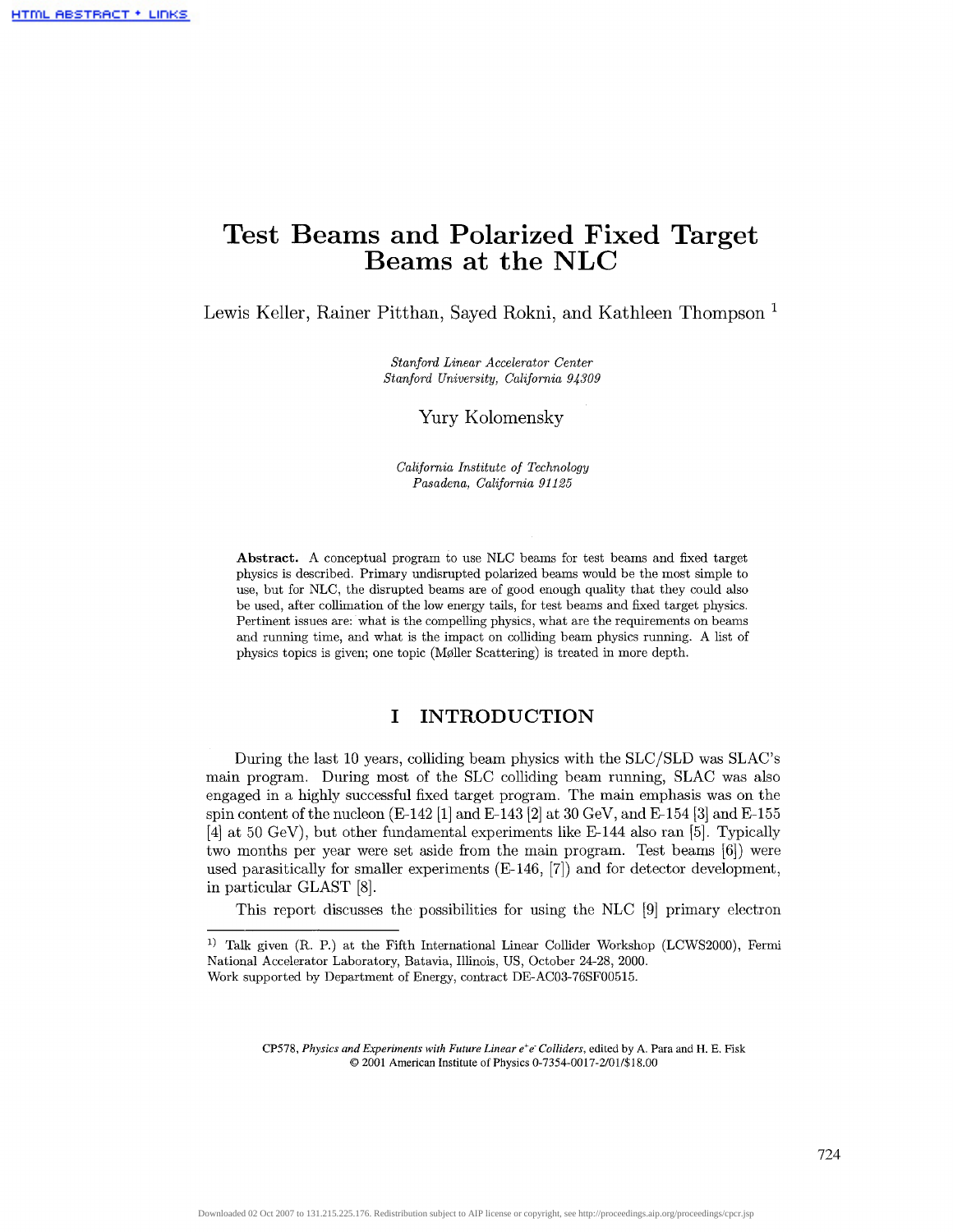beam for fixed target physics or to produce secondary hadron test beams. While dedicated operation of a fixed target program is obviously the most efficient, we will assume that test beam or fixed target running is done in parallel with colliding beam physics. Other design conditions are that there must be permitted access to the fixed target and test beam experimental building during colliding beam operation, there should be useful hadron and electron yields up to about 80% of the primary beam energy, and a single beam transport line and experimental area can be used for both tests and fixed target running.

Figure 1 shows possible locations of such test beam and fixed target beam facilities: they could be at the end of the electron linac (dedicated running only), or behind either IP following the NLC extraction line. The scheme shown is based on the current NLC design of a low energy IR (up to 500 GeV center of mass (cms), i.e., 250 GeV per beam), and a high energy IR (up to 1 TeV cms) expandable to higher energies. To keep the option for multi-TeV beams open, the beam path to the high energy IR has minimal bends; this requires that the linacs have a small angle of  $\approx$  20 mrad between them to enable the outgoing bunches to be separated from the incoming beam.



**FIGURE 1.** Schematic layout for NLC. Note the linac break-out sections at the 50 GeV point (for an XFEL at  $0.1\text{\AA}$  and/or measurements of the Z), and other energies to measure the Higgs and top. Test beam or fixed target facilities could be attached behind either of the IR's or at the end of the electron linac.

Figure 2 shows a schematic layout of the NLC low energy IR extraction line, including the 5 MW water beam dump, and the proposed test beam and fixed target take-off. For colliding beam physics the beam dump intercepts both the disrupted, primary electrons and the beamstrahlung  $\gamma$ 's. For test beams, a 0.3 radiation length Be target is placed in the disrupted beam for production of secondary  $e^{-}$ ,  $\pi^{-}$ , K<sup>-</sup>,  $\bar{p}$  (or their anti-particles). To extract the primary beam for fixed target physics, a dipole is placed at the location of the Be target to bend the beam into the secondary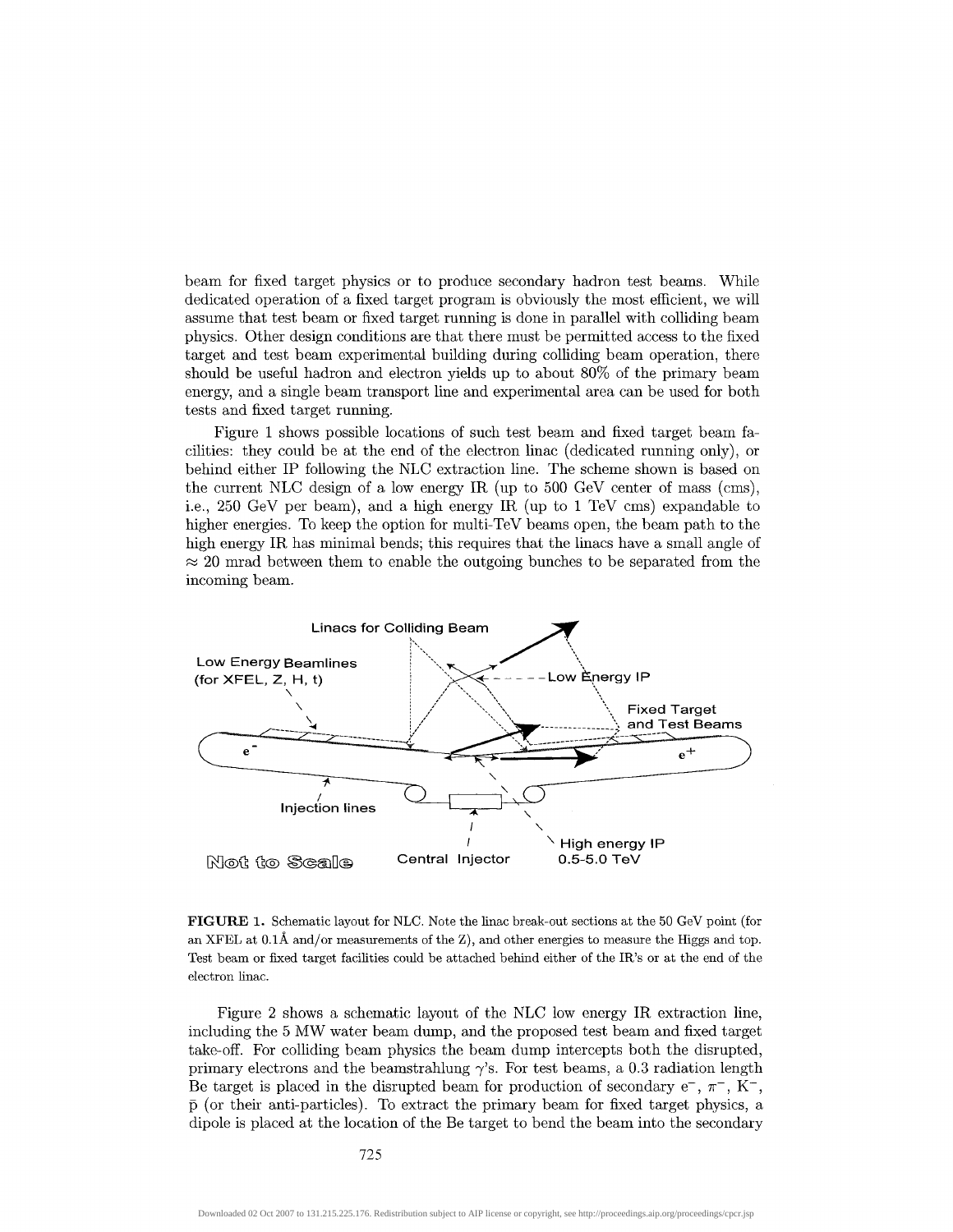

**FIGURE 2.** Schematic layout of the NLC low energy IR extraction line, including the 5 MW water beam dump and the proposed test beam and fixed target take-off.

transport line. The dipole aperture must be large enough so as not to intercept the beamstrahlung photons. The 5 MW dump (a larger dump will be required for the high energy IR) does double duty as a collimator of the disrupted beam energy tail, see Section II-B. Some design requirements of the transport beam line to the test beam/fixed target experimental area are: 1) able to transport the full primary beam energy, 2) able to collimate the disrupted beam energy tail within  $1\%$  of the undisrupted energy, 3) no energy dispersion in the experimental area, 4) magnet apertures sized to allow useful secondary yields, 5) zero net bend so that the longitudinal polarization is preserved no matter what beam energy is being used in NLC, 6) the experimental area has a sufficient transverse displacement from the straight-ahead NLC dump line so that the muon flux from the 5 MW dump is not a problem.

# **II TEST PARTICLE PRODUCTION AND TAIL COLLIMATION**

### **A Test Particle Production**

Figure 3 shows simulations [10] of pion and proton yields at production angles of 0.25°, 0.5° and 1.0° for a 250 GeV electron beam of intensity  $10^{12}/p$  ulse train on a 0.3 rl Be target in a secondary beam line of acceptance 4  $\mu$ sr and  $\Delta P/P = 4\%$ . The curves show that the yield at 1° is large enough for lower energies, but that the maximum energy of particles is a function of angle, so smaller angles give more latitude in choosing the right yield at higher secondary energies. Kaon yields are somewhere in between. Not enough test particles were used in these simulations to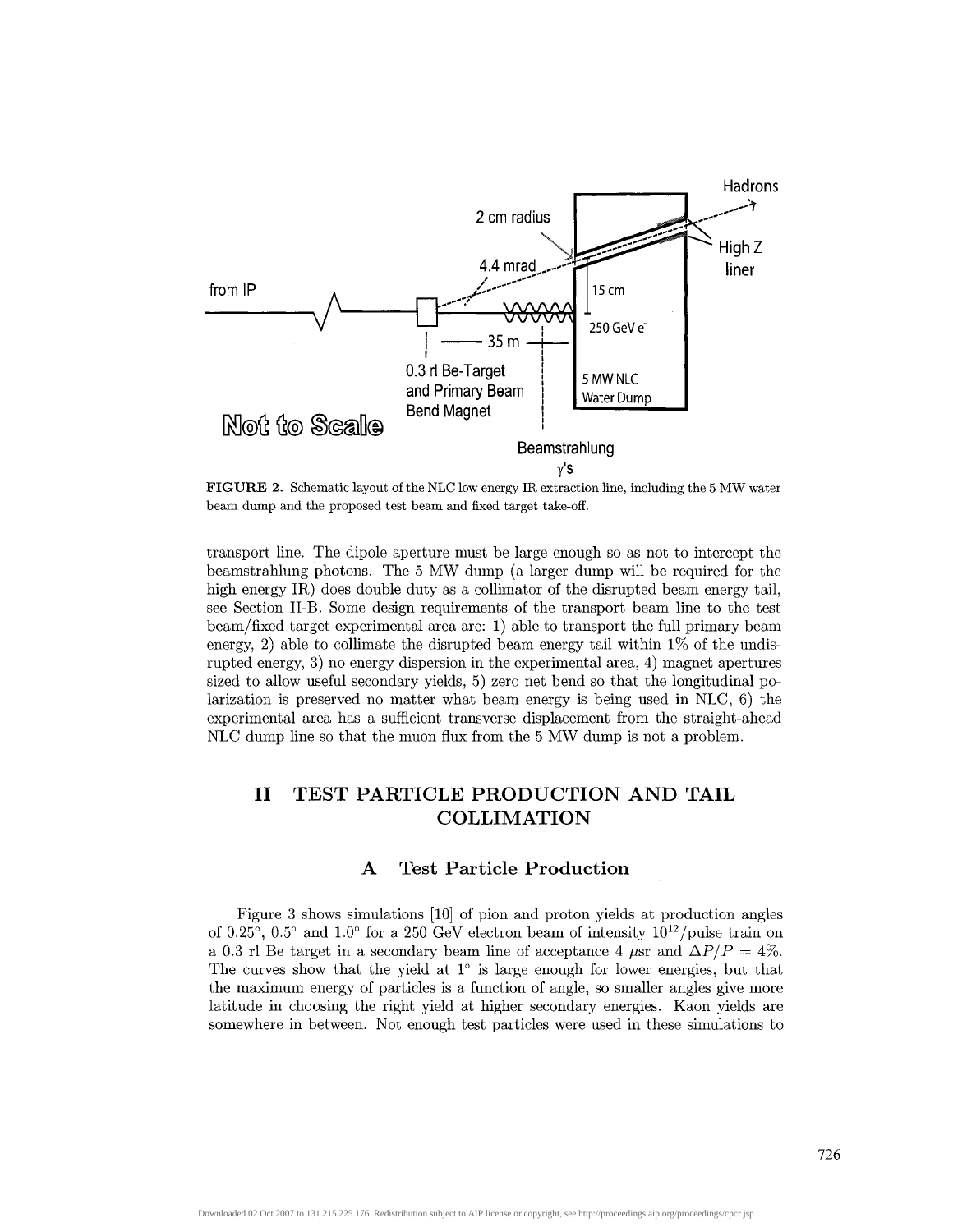determine if enough yield is produced at an angle of 1°; this will be investigated at a later time.



**FIGURE 3.** Pion and proton yields into 4  $\mu$ sr solid angle and  $\Delta P/P = 4\%$  per nominal NLC pulse train, for three angles, calculated with FLUKA [10]. The yield at low energies is sufficient at all angles shown; simulations with more test particles will be performed in the future to explore the high energy region at larger angles with greater precision.

#### **B Fixed Target Experiments**

Figure 4 shows the concept of a combined test beam and fixed target facility. The beams after the dump are bent and sent through a system of slits. These slits will be designed to define the momenta of the particles for the test beam application and to clean up the remainder of the tails of the disrupted beams for fixed target experiments.

Figure 5 shows the energy distribution of the 250 GeV disrupted beam and the disrupted power in 1% bins, calculated using the beam-beam program GUINEAPIG [11]. In order to achieve a  $\Delta E/E$  of 1%, the quality required for fixed target experiments (see below), 1.6 MW have to be collimated in the transport line to the experimental area. As an existence proof, the energy defining slits (SL-10) in the SLAG A-line are designed for such power. In the NLC case, not all power has to be absorbed by the energy defining slits because some will be absorbed by the 5 MW dump.

At higher cms energy (1 TeV), the beams at collision are smaller, and the beamstrahlung and coherent pair production effects more severe. The use of disrupted beams at higher energy also seems possible, but needs more study.

The disrupted beam depolarization due to the beam-beam interaction at the IP was calculated using the program CAIN [12]. Figure 6 shows that the depolarization in the highest energy bins is small (0.7%), even for 500 GeV beams (1 TeV cms). The depolarization for 250 GeV beams would be 0.3%.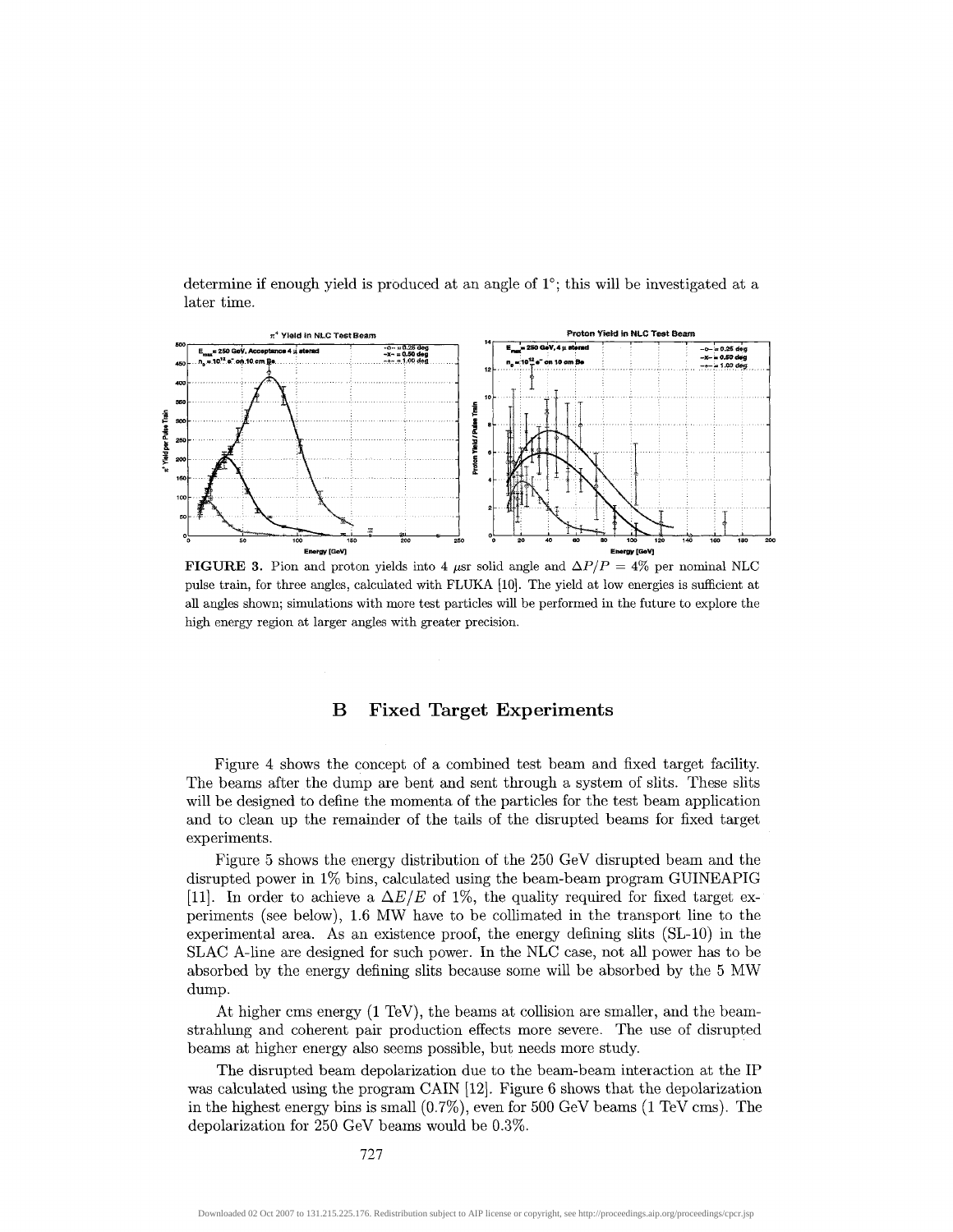

**FIGURE 4.** Conceptual layout of the fixed target area. The target room doubles as a measurement station for the test beam. The large energies require small scattering angles and, therefore, large drift sections. The target and spectrometer locations are separated by a divergent tunnel to minimize the excavation costs.



**FIGURE 5.** Histogram of particles (left ordinate) and their power (right ordinate) in 1%-bins as a function of disrupted beam energy. To achieve a ±0.5% energy resolution for 250 GeV disrupted beams, 1.6 MW need to be collimated.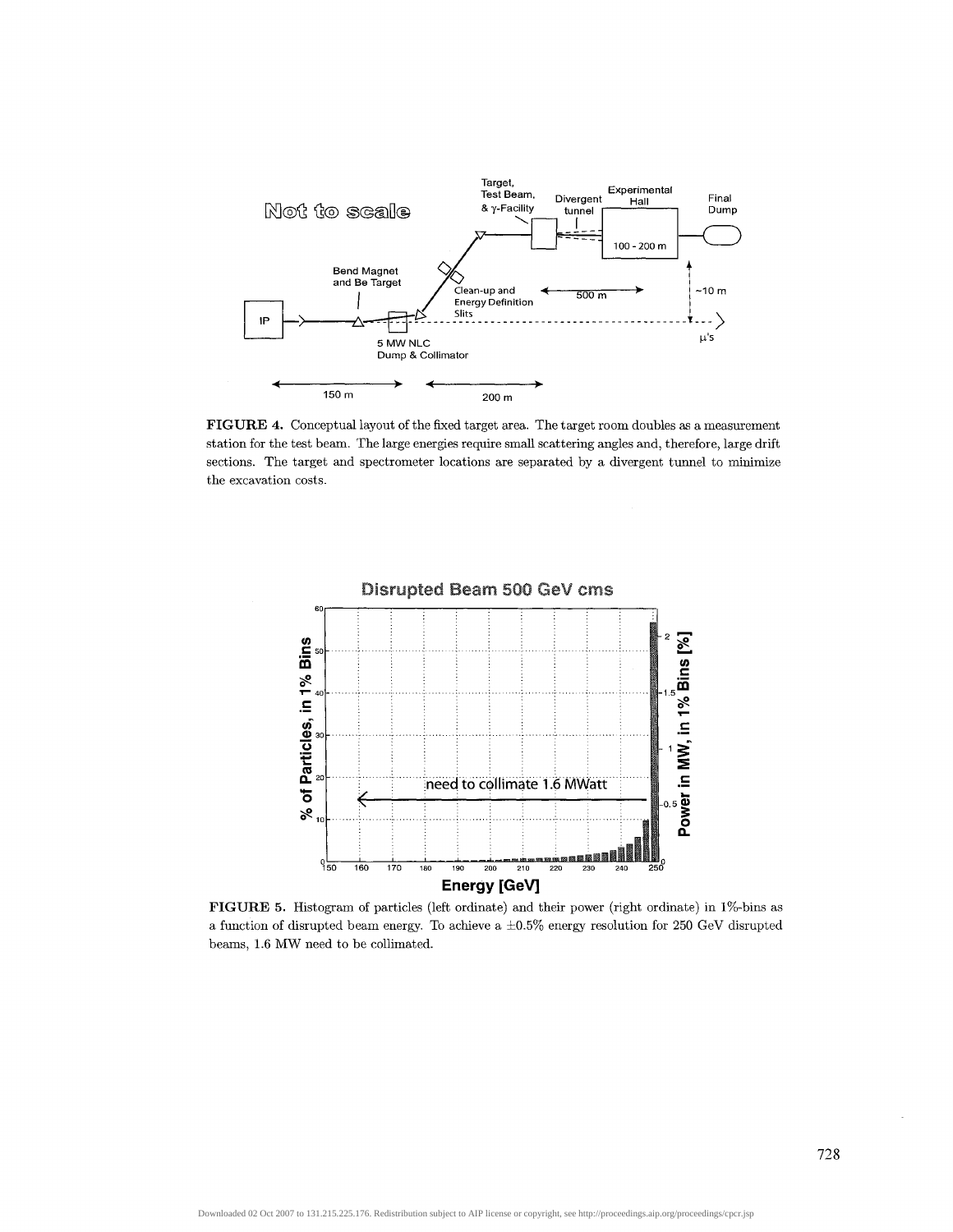

**FIGURE 6.** Depolarization as a function of disrupted beam energy. The data are for 1 TeV cms.

# **Ill REQUIREMENTS ON THE FIXED TARGET BEAMS AND POSSIBLE EXPERIMENTS**

#### **A Requirements on the Beam Parameters**

The demands on beams for fixed target physics are very modest compared to the demands of luminosity production with colliding beams. For colliding beams **both** beams must have a very small emittance, and **both** the electron and positron system must be working at the highest level.

These requirements do not apply for fixed target experiments. Here the luminosity is determined by the number of beam particles and the density of the target, and not the emittance of the beams. Luminosities of  $\approx 10^{39}$  cm<sup>-2</sup> sec<sup>-1</sup> can be achieved; this is 4-5 orders of magnitude larger than in colliding beam experiments. Furthermore, only the system for producing polarized electrons is needed.

Traditionally, in preparing collider experiments a "Snowmass year" =  $10^7$  sec, corresponding to 32% efficiency, is used for run time calculations. Because of the relaxed conditions we will use  $\sqrt{2}$ \*32% = 45% efficiency for fixed target experiments at the NLC. This number compares well with the experience at SLAG.

| Parameters                       | Value Required     |  |
|----------------------------------|--------------------|--|
| Energy spread $\Delta E$         | $< 1\% \to$        |  |
| Polarization                     | $> 80\%$           |  |
| Beam size                        | $\ll \approx 1$ mm |  |
| Charge jitter                    | $\epsilon < 2\%$   |  |
| Position jitter on target        | $< 100 \mu m$      |  |
| *Beam asymmetries $\Delta Q$     | $< 10^{-9}$ Q      |  |
| *Position asymmetries $\Delta x$ | $<$ 10 nm          |  |

Requirements of fixed target electron beams: These requirements are similar to present day spin physics experimental needs, properties already achieved in End Station A at SLAG. The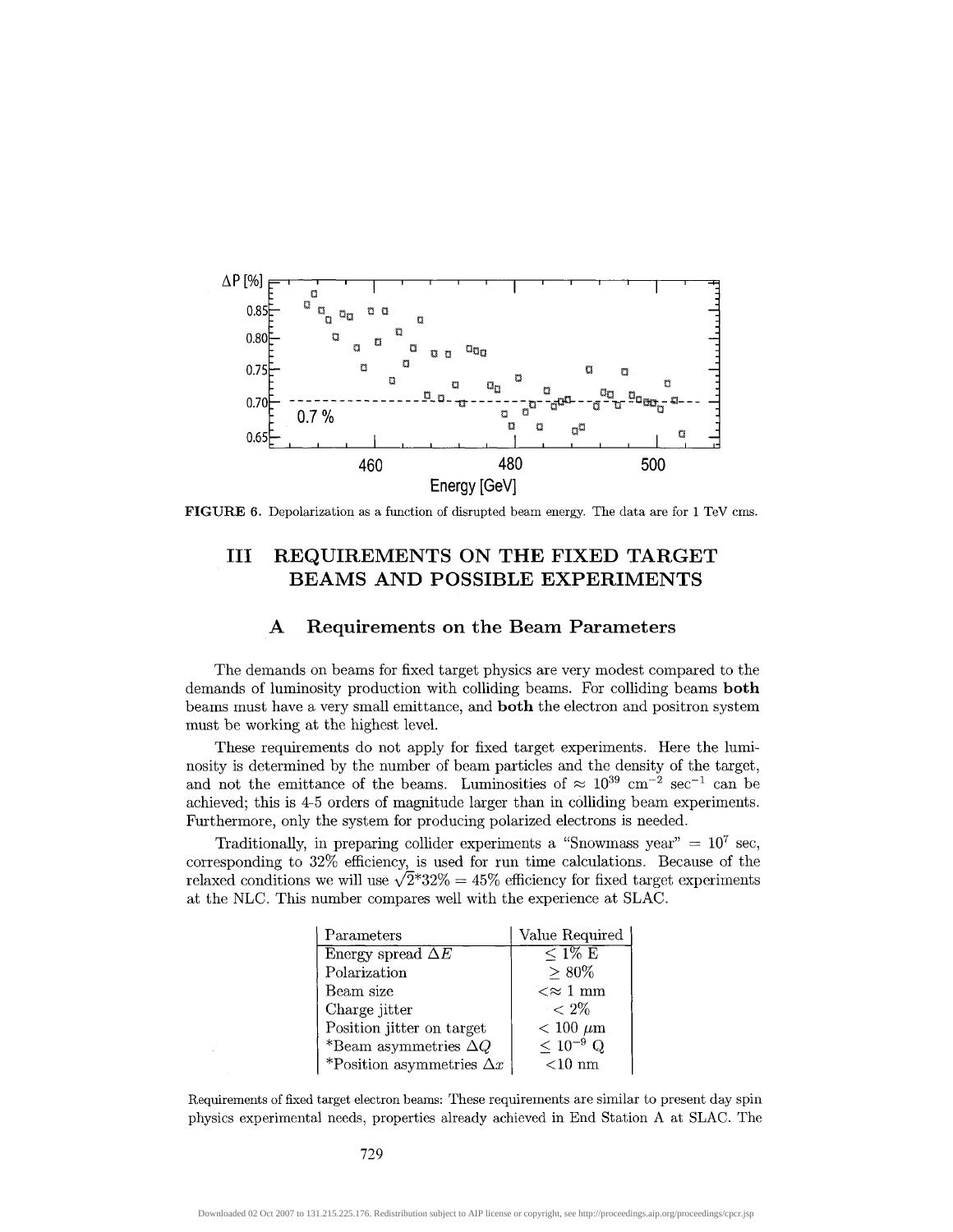two last quantities (\*) are the uncertainties with respect to the polarization state integrated over an entire run.

As shown above, the specific requirements of energy spread and polarization for fixed target experiments can be achieved, even with disrupted beams. This opens up parasitic use of otherwise unused beams, thus enhancing the physics value of operations at moderate cost.

### **B Fixed Target Area Design Parameters**

The fixed target area, including the targets, must be accessible during colliding beam operations to make installation and operation of the fixed target experiments efficient and independent from the colliding beam operation. The main colliding beam dump at  $\propto$  200 m is assumed to be hermetic, except for  $\mu$ 's. Muons range out with 0.4 m per GeV in earth and a transverse spread of about 10 m. At 250 GeV they will reach  $\infty$ 600 m in the earth beyond the main colliding beam dump, so the transverse separation of the experimental area from the primary line-of-flight of the  $\mu$ 's has to be at least 10 m.

This optimal scattering angles at 250 GeV are 1-4 mrad for M011er experiments and  $\approx$  20 mrad for spin structure experiments. This in turn requires large drift sections to have enough transverse space available for the spectrometers. The target and spectrometer locations can be separated by a divergent tunnel to minimize the excavation costs of an experimental hall.

### **C Possible Experiments**

Below is a list of possible experiments which should continue to be interesting ten years from now, thereby opening a window of opportunity for NLC. The availability of high energy, high flux and high polarization  $\gamma$ -beams will spawn new and exciting proposals because the figure of merit of  $\gamma$ -absorption experiments increases with energy.

#### **Experiments with (e,e'):**

- $A_{LR}$  by Møller scattering  $(\sin^2 \Theta_W)$
- Spin structure functions at very low *x*

#### Experiments with  $\gamma$ -absorption :

- Polarized gluon density  $\Delta G$
- Gerasimov-Drell-Hearn sum rule (GDH)
- General charm physics

With a backscattered laser beam, quasi-monochromatic  $\gamma$ 's of 200 GeV energy can also be produced, but at much lower intensities.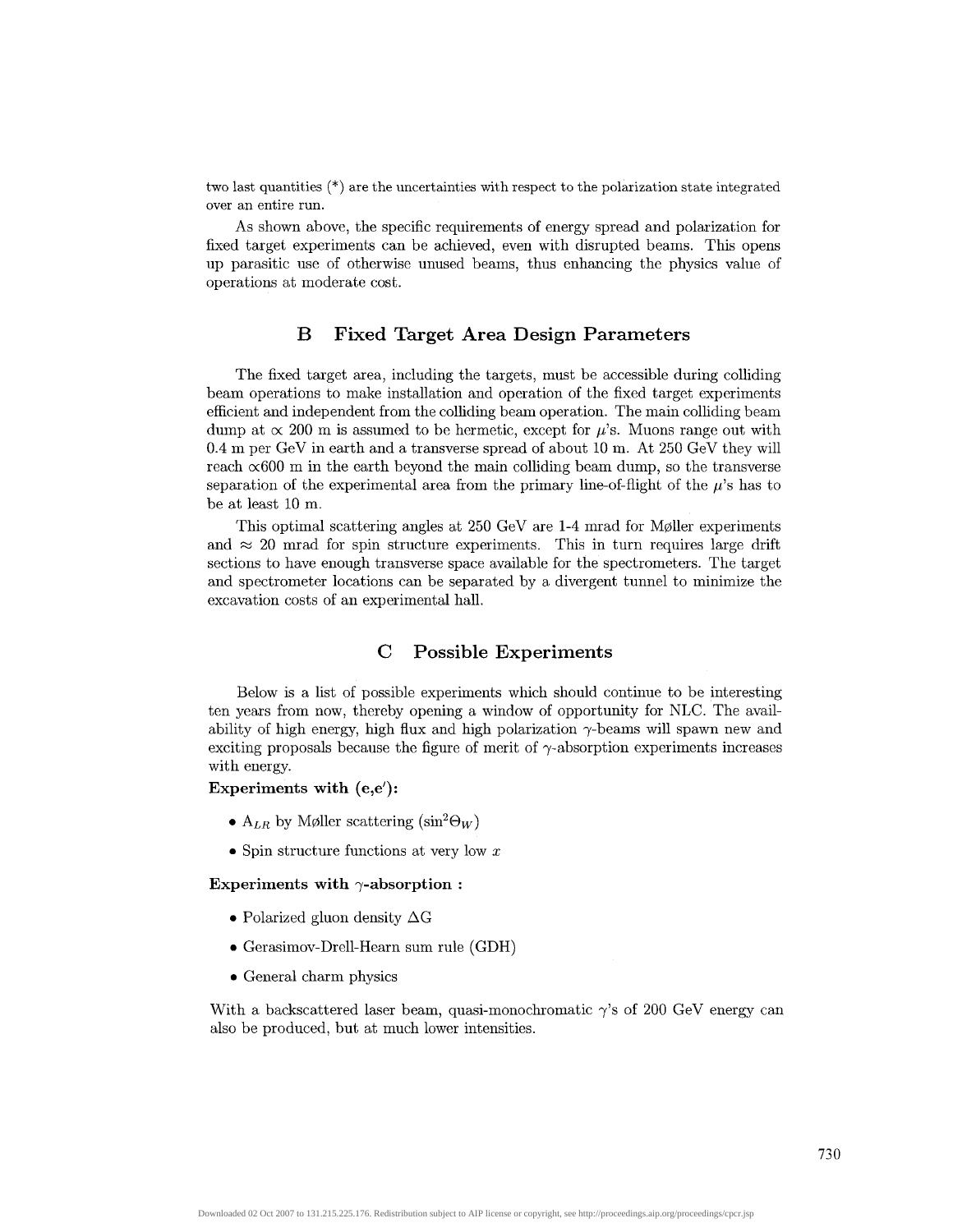As listed above, with  $\gamma$ -absorption, the gluon spin contribution  $\Delta G$  in the nucleon can be determined. This is an interesting possibility via open charm production from  $\gamma$ g fusion, because the cross section for  $\gamma$ N -> c $\bar{c}$ X at 200 GeV is 700 nb, so that the event rate with a primary  $\gamma$ -beam will be very high. An experiment using muons, but similar in kinematics with a much lower event rate, is COMPASS at CERN [14]. A new proposal to do such measurements at SLAG with a 45 GeV coherent bremsstrahlung beam (SLAC-Proposal E-161, [13]) has just been approved.

Another experiment which could have a very large impact on the physics of charm mixing, is  $\gamma N \rightarrow \text{c}\bar{\text{c}}X$ . Here the cross section is 3 orders of magnitude larger than at B-factories. The kinematic boost is large compared even to asymmetric B-factories, opening up a new regime for lifetime determinations,  $D^0$ -mixing and CP-violation. This experiment would improve on the work of the FOCUS collaboration (FermiLab E831, [15]) which used a 250 GeV endpoint broad band bremsstrahlung beam from secondary electrons and positrons produced from the 800 GeV Tevatron proton beam.

# **D** Specific Example: The Running of  $\sin^2\Theta_W$  by Polarized **M011er Scattering**

SLAG is currently finishing construction of a 50 GeV fixed target experiment to measure the weak mixing angle [16] at low momentum transfer (off the Z) with M011er scattering with great precision (E-158, [17]). The first runs are scheduled for early 2001.

Figure 7 shows a theoretical prediction and several experimental measurements of  $\sin^2\Theta_W$  as well as the predicted errors for two potential NLC fixed target experiments. Like other Weinberg angle measurements [20], they are based on measuring *ALR,* the left-right asymmetry.

The table below shows the effect of beam energy on the Møller measurement error.

| Experiment                            |      |       | $E-158$   NLC-I   NLC-II |
|---------------------------------------|------|-------|--------------------------|
| E/GeV                                 | 46.4 | 250   | 500                      |
| $A_{LR}/10^{-7}$                      | -3.2 | 16.1  | 32.2                     |
| relative $\delta$ from $A_{LR}$ alone |      | 1/5.4 | 1/10.8                   |

TABLE: Impact of beam energy on the M011er measurement error: as explained in the text the statistical error decreases with increasing beam energy. 100% polarization was assumed for the table.

The small errors result mainly from the fact that the left-right asymmetry is proportional to the beam energy:  $A_{LR} \propto E$ . This has a unique and beneficial consequence for Møller scattering. Generally in electron scattering the cross section is proportional to the inverse of the beam energy squared,  $\sigma \propto E^{-2}$ , but in the case of Møller scattering the cross section is  $\propto E^{-1}$  (see Ref. [17]). The figure of merit for this experiment, however, is  $A^2 \cdot \sigma \propto E$ . The consequence is that the statistical error decreases with increasing beam energy. The point in Figure 7 at NLC-250 assumes a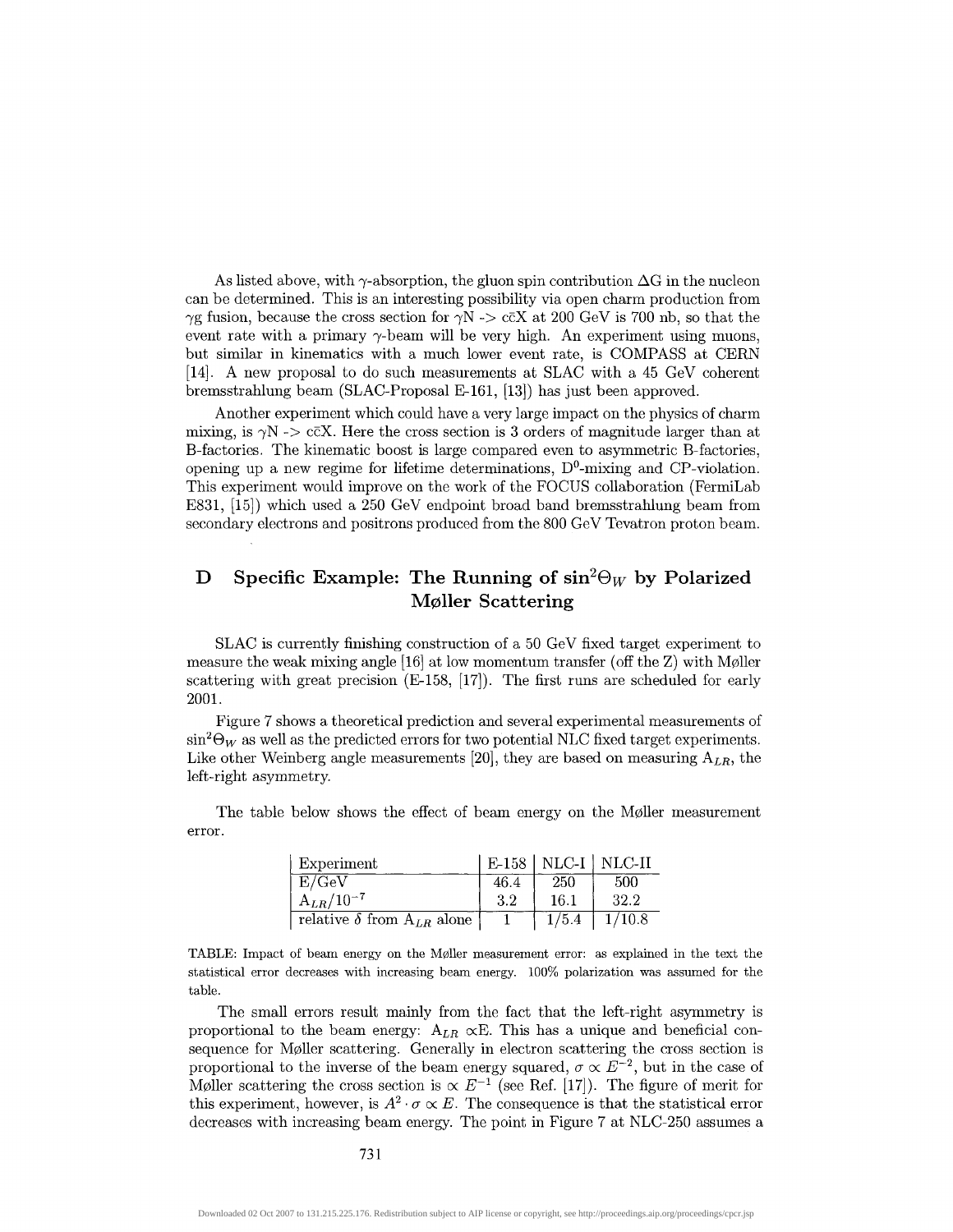

**FIGURE** 7. The prediction of  $\sin^2\Theta_W$  due to radiative corrections, Ref. [18]. The data points labeled APV,  $\nu$ N, and SLD are experimental points, the others (red) are predictions and, therefore, are lying on the curve. The NLC colliding beam points and errors are from Ref. [19] and the NLC Møller points and errors are from Ref. [20].

total charge of 170 Coul on target. Assuming the nominal NLC beam of  $10^{12}$  electrons per bunch train, this corresponds to eight months running at 45% efficiency using an undisrupted beam. For the disrupted beam, 57% of the beam is within  $\Delta E/E = 1\%$ . In this case 120 Coul can be collected in nine months running, or 170 Coul in 13 months.

In summary for M011er scattering, the use of disrupted beams is possible and the beam depolarization due to colliding beams is small. Within about one year of running at NLC energies, the compositeness of the electron can be probed at the 60 TeV scale and the existence of an extra Z-boson, Z', can be verified or excluded up to 2.7 GeV. An important cross check on the Higgs mass can be performed at the 10% level [21].

#### **IV SUMMARY**

Single beam use at the NLC offers possibilities for a wide variety of fixed target experiments at (relatively) modest cost. We have investigated the possibilities of attaching a single beam facility to the low energy IR at 250 GeV maximum energy for polarized electrons, 200 GeV for polarized quasi-monochromatic photons. Other locations are possible. NLC detector development and testing, in particular for a detector in the HE IR, is possible with the early availability of a 250 GeV test beam.

#### **Acknowledgments**

We would like to thank: Peter Bosted (University of Massachusetts, Amherst), David Burke (SLAG), Don Crabb (University of Virginia), Krishna Kumar (University of Massachusetts, Amherst), Mike Olson (St. Norbert College), Tom Markiewicz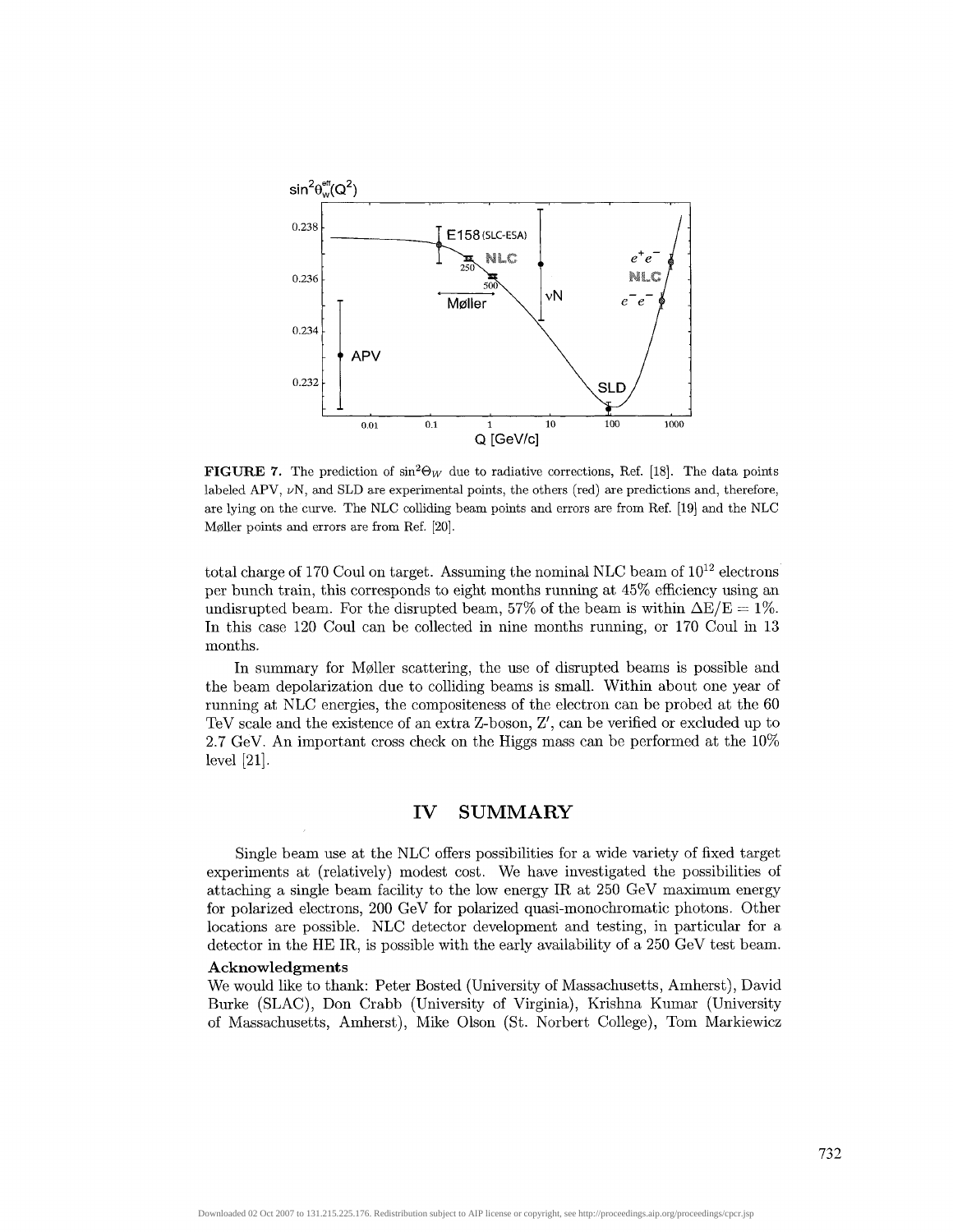(SLAG), Makis Petratos (Kent State University) and Terry Toole (American University), for much and diverse help and contributions.

#### **REFERENCES**

- 1. E-142 Collaboration, P.L. Anthony, "Deep Inelastic Scattering of Polarized Electrons by Polarized <sup>3</sup>He and the Study of the Neutron Spin Structure", Phys.Rev. D54:6620-6650,1996; "Determination of the Neutron Spin Structure Function", Phys.Rev. Letters 71:959-962,1993.
- 2. E-143 Collaboration, K. Abe et al., "Measurements of  $R = \sigma_L / \sigma_T$  for 0.03 < x < 0.1 and Fit to World Data", Physics Letters B452:194-200,1999; "Measurements of the Proton and Deuteron Spin Structure Functions  $g_1$  and  $g_2$ ", Phys.Rev.D58:112003-112061, 1998; "Measurement of the Proton and Deuteron Spin Structure Function gl in the Resonance Region", Phys.Rev.Letters 78:815-819,1997; "Measurement of the  $Q^2$ -Dependence of the Proton and Deuteron Spin Structure Functions  $g^p{}_1$  and  $g^d{}_1$ ", Physics Letters B364:61-68,1995; "Measurements of the Proton and Deuteron Spin Structure Function  $g_2$  and Asymmetry  $A_2$ ", Phys. Rev. Letters 76:587-591,1996; "Precision Measurement of the Deuteron Spin Structure Function  $g<sup>d</sup><sub>1</sub>$ ", Phys.Rev.Letters 75:25-28,1995.
- 3. E-154 Collaboration, K. Abe et al., "Measurement of the Neutron Spin Structure Function  $g^{n}{}_{2}$  and Asymmetry  $A^{n}{}_{1}$ ", Physics Letters **B404**:377-382,1997; "Next to Leading Order QCD Analysis of Polarized Deep Inelastic Scattering Data", Physics Letters B405:180-190, 1997; "Precision Determination of the Neutron Spin Structure Function  $g^n_1$ ", Phys.Rev.Letters **79**:26-30,1997.
- 4. E-155 Collaboration, P.L. Anthony et al., "Measurement of the Deuteron Spin Structure Function  $g^d_1(x)$  for 1  $(GeV/c)^2 < Q^2 < 40$   $(GeV/c)^2$  ", Physics Letters **B463**:339-345, 1999; "Inclusive Hadron Photoproduction from Longitudinally Polarized Protons and Deuterons", Physics Letters B458:536-544,1999; "Measurement of the Proton and Deuteron Spin Structure Functions  $g_2$  and Asymmetry  $A_2$ ", Physics Letters **B458**:529-535, 1999.
- 5. E-144 Collaboration, C. Bamber et al., "Studies of Nonlinear QED in Collisions of 46.6 GeV Electrons with Intense Laser Pulses", Phys.Rev. D60:092004:l-43,1999
- 6. E-146 Collaboration: M. Cavalli-Sforza et al., "A Method of Obtaining Parasitic  $e^+$  or *e-* Beams during SLAC Linear Collider Operations", SLAC-PUB-6387, 1993.
- 7. E-146 Collaboration: P.L. Anthony et al., "Bremsstrahlung Suppression due to the LPM and Dielectric Effects in a Variety of Materials", SLAC-PUB-7413, LBL-40054, LBNL-40054, Feb 1997. 52pp. Published in Phys.Rev.D56:1373-1390,1997.
- 8. P. Anthony, "GLAST Beam Test at SLAC", SLAC-PUB-7323, Oct 1996. 21pp. Presented at Workshop on the Next Generation of High-Energy Gamma Ray Telescopes: Exploring the Astrophysics of Extremes, Greenbelt, MD, 4-6 Sep., 1996.
- 9. C. Adolphsen et al., "Zeroth Order Design Report for the Next Linear Collider", SLAC-Report 474 (1996).
- 10. A. Fasso, A. Ferrari, P.R. Sala and J. Ranft, "FLUKA: Status and Prospective for Hadronic Applications", A. Fasso, A. Ferrari, P.R. Sala, "Electron-Photon Transport in FLUKA: Status", Proc. of Conf. MC2000 (Advanced Monte Carlo for Radiation Physics, Particle Transport Simulation and Applications) Lisbon, 2000.
- 11. D.Schulte, Ph.D. Thesis (University of Hamburg, 1996); TESLA-97-08.